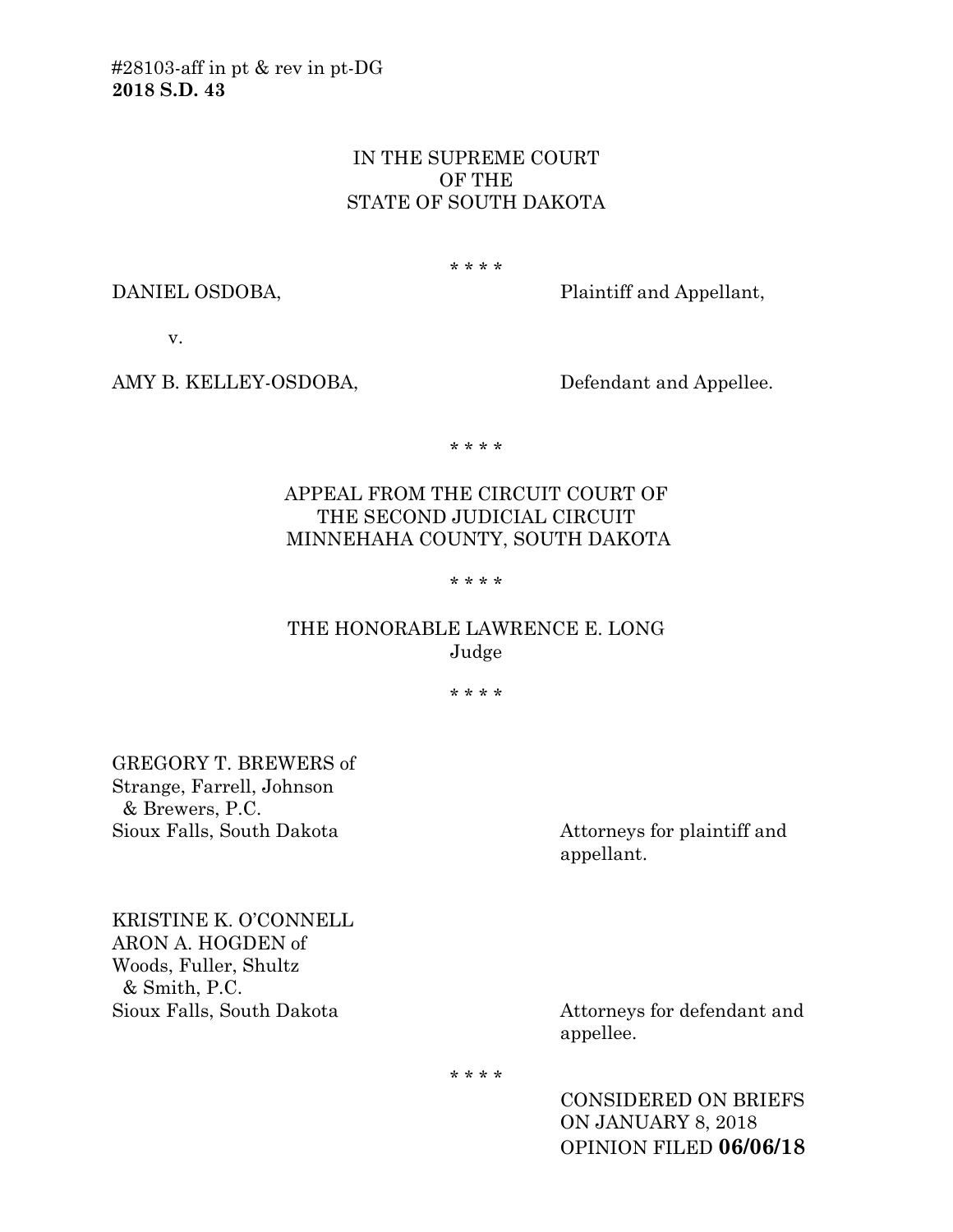#### GILBERTSON, Chief Justice

[¶1.] This appeal concerns the divorce of Daniel Osdoba from Amy Kelley-Osdoba. At the conclusion of the divorce proceedings, the circuit court accepted Amy's valuation of the parties' residence at \$574,340, which differed from Daniel's valuation of \$611,000 due to a 6% discount that accounted for realtor fees. The circuit court also included Amy's student loans in the marital corpus. The student loans were incurred while Amy attended medical school before the parties were married. Further, the circuit court ordered Amy to make a cash-equalization payment to Daniel, but it allowed Amy to make the payment over time with an interest rate of 4%. Daniel was also awarded alimony upon the condition that he annually release his medical and counseling records to Amy. Finally, the circuit court denied Daniel's request for attorney fees. Daniel appeals. We affirm in part, reverse in part, and remand.

### **Facts and Procedural History**

[¶2.] Daniel and Amy met while Amy was attending medical school in Iowa City, Iowa. Before that time, Daniel was working in Minneapolis after completing his Associate's Degree in Photographic Arts and Graphic Design. Daniel eventually moved in with Amy but had a hard time finding work in Iowa City. Daniel eventually found work in a restaurant. Daniel and Amy were married on June 5, 2004, after Amy's last year of medical school. Within a few weeks of being married, Daniel and Amy moved to Indianapolis, Indiana, where they would stay for the next four years as Amy completed her residency program.

-1-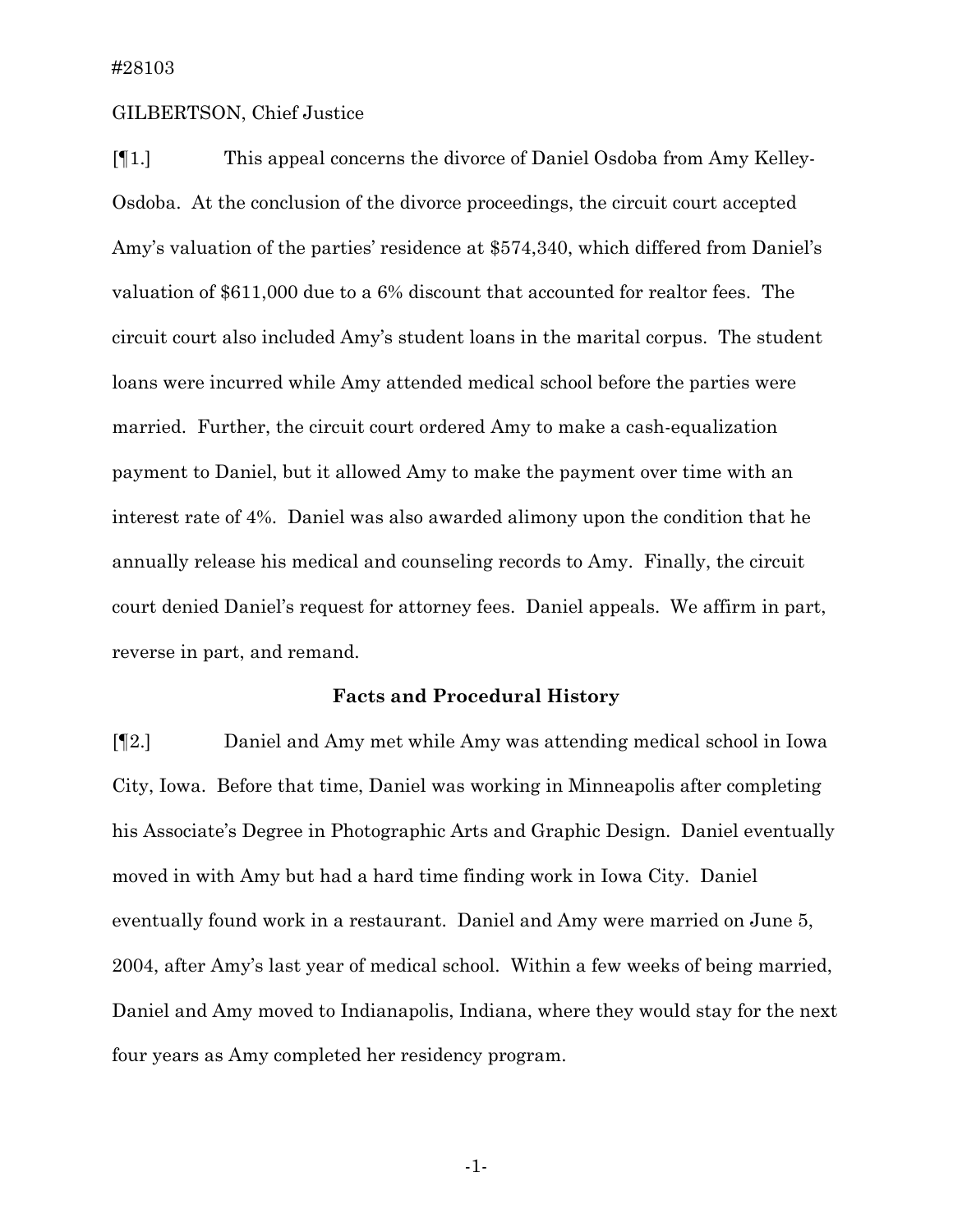[¶3.] During Amy's residency program, Daniel worked as a cook and a grocery-store stocker as he had a hard time finding a job in his field of study. Amy gave birth to twin boys during the third year of her residency program. After the birth of the twins, Daniel became a stay-at-home dad.

[¶4.] In 2011, Amy accepted a job at Sanford in Sioux Falls, South Dakota, as an ob-gyn specialist. The family moved to Sioux Falls from Des Moines, Iowa, where Amy was previously working after completing her residency program. While in Sioux Falls, Amy gave birth to their third son on August 16, 2012. Daniel continued staying at home and caring for the children at the couple's new home in Sioux Falls.

[¶5.] On January 26, 2015, Amy petitioned the circuit court for a temporary protection order after Daniel exhibited threatening behavior. The circuit court granted the temporary protection order. Daniel filed for divorce two days later, and Amy filed a counterclaim seeking the same. The court ordered Daniel to undergo a psychological evaluation, which resulted in a recommendation for psychotherapy and a dismissal of the temporary restraining order. However, Amy was granted a second temporary restraining order on October 20, 2015, after Daniel exhibited more threatening behavior. The circuit court concluded that Daniel's mental-health issues contributed to the failing marriage.

[¶6.] Subsequently, Daniel and Amy's divorce trial was held November 8-9, 2016. At the conclusion of the trial, the circuit court made partial rulings from the bench. The circuit court issued a decree of divorce for Daniel and Amy based on irreconcilable differences. The court also divided property, awarded Daniel

-2-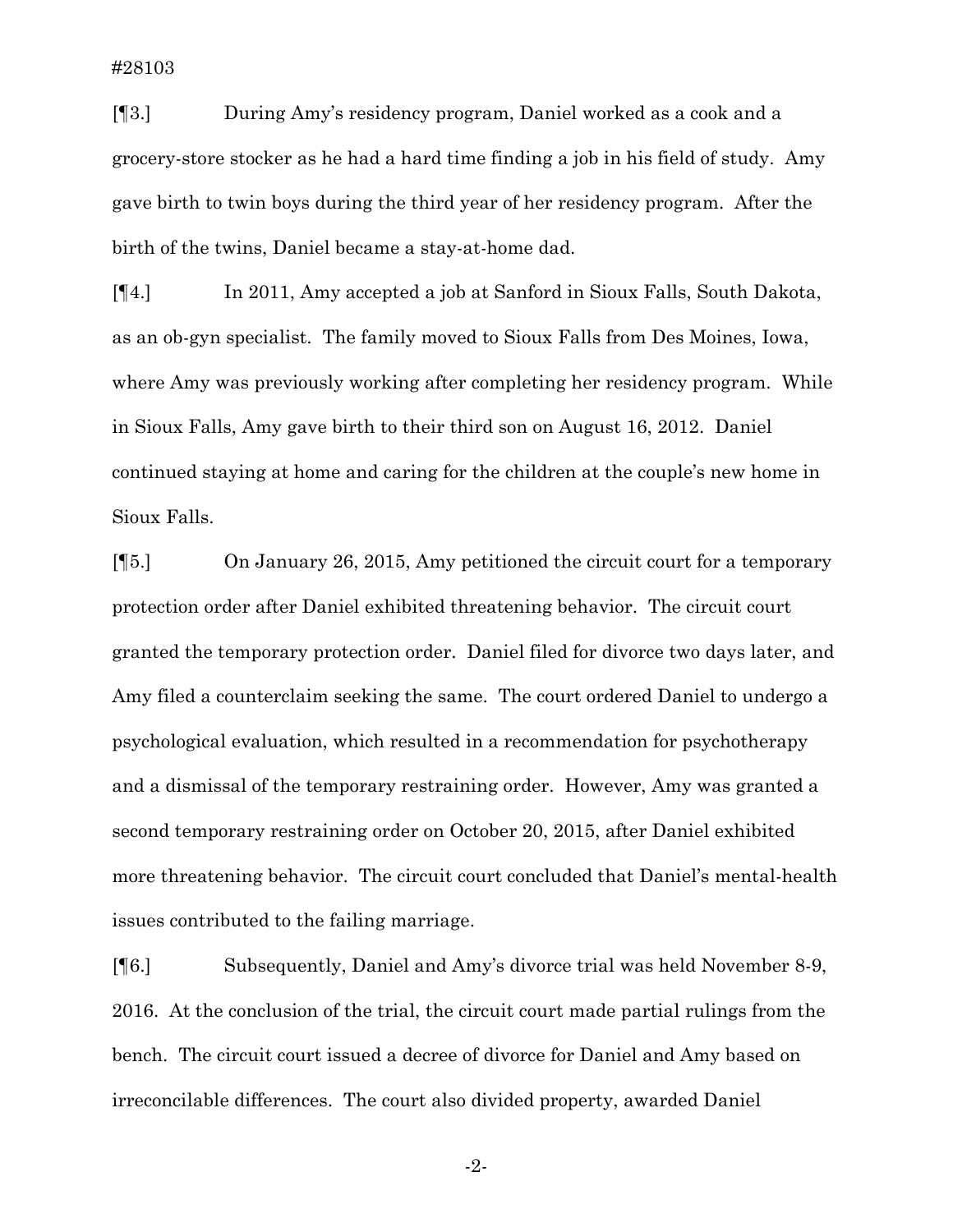alimony, and set child support. On November 28, 2016, the circuit court issued a letter decision that supplemented its bench ruling. On December 30, 2016, the circuit court entered its final judgment and decree of divorce.

[¶7.] Under its rulings relevant to this appeal, the circuit court accepted Amy's valuation of the parties' home at \$574,340. This valuation was determined by taking a 6% discount for realtor fees from Daniel's proposed valuation of \$611,000. The circuit court also included Amy's student-loan debt into the marital corpus that she had incurred during medical school. After division of the property, the circuit court ordered Amy to pay a cash-equalization payment of \$45,364 to Daniel. However, the circuit court allowed Amy the option to make the equalization payment over 48 months with 4% interest. The circuit court also awarded Daniel alimony on the condition that Daniel provide an annual release of his medical and counseling records to Amy. Daniel will receive decreasing alimony payments starting at \$3,000 a month and ending at \$1,000 a month over 14 years. Finally, the circuit court denied Daniel's request for attorney fees.

[¶8.] Daniel appeals, raising the following issues of alleged error:

- 1. Whether the circuit court erred in its valuation of the marital residence.
- 2. Whether the circuit court abused its discretion in including Amy's student-loan debt in the marital estate.
- 3. Whether the circuit court abused its discretion in allowing Amy the option of making the equalization payment over time with 4% interest.
- 4. Whether the circuit court abused its discretion in requiring that Daniel annually release his medical and counseling records to Amy as a condition of receiving alimony.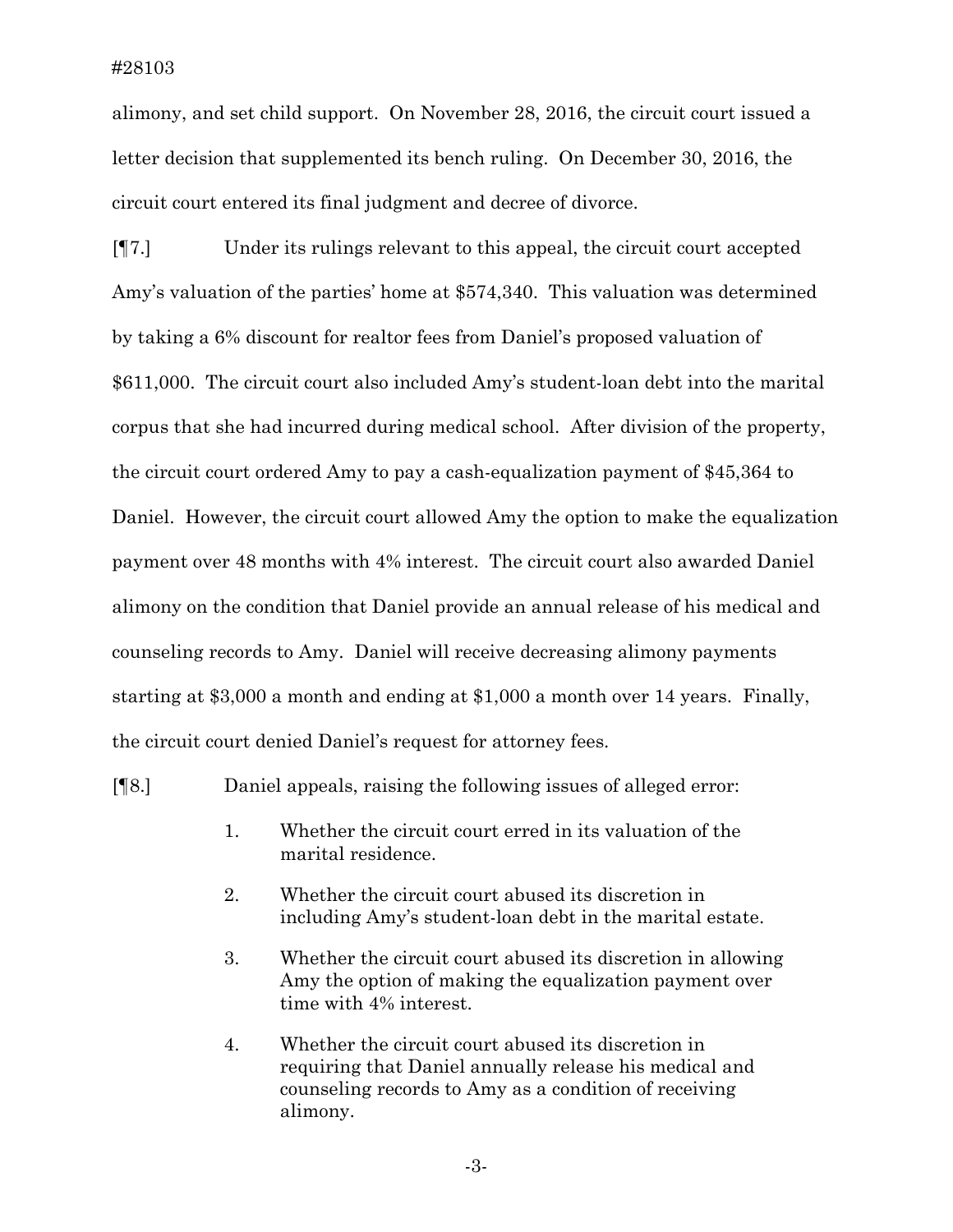5. Whether the circuit court abused its discretion in declining to award Daniel his attorney fees.

#### **Standard of Review**

[¶9.] We review a circuit court's factual findings, which includes the valuation of property involved in a divorce proceeding, under the clearly erroneous standard of review. *Johnson v. Johnson*, 2007 S.D. 56, ¶ 16, 734 N.W.2d 801, 806; *accord* SDCL 15-6-52(a). "We will overturn the [circuit] court's findings of fact on appeal only when a complete review of the evidence leaves [this] Court with a definite and firm conviction that a mistake has been made." *Miller v. Jacobsen*, 2006 S.D. 33, ¶ 19, 714 N.W.2d 69, 76.

[¶10.] A circuit court's determinations in the division of property and on the issue of spousal support are reviewed under an abuse of discretion standard. *MacKaben v. MacKaben*, 2015 S.D. 86, ¶ 9, 871 N.W.2d 617, 622. "A circuit court's ruling on the allowance or disallowance of costs and attorney fees is also reviewed by this Court under the abuse of discretion standard of review." *Terca v. Terca*, 2008 S.D. 99, ¶ 18, 757 N.W.2d 319, 324. "An abuse of discretion occurs when discretion is exercised to an end or purpose not justified by, and clearly against, reason and evidence." *Id.* (quoting *Miller*, 2006 S.D. 33, ¶ 18, 714 N.W.2d at 76).

#### **Analysis and Decision**

[¶11.] *1. Whether the circuit court abused its discretion in its valuation of the marital residence.*

[¶12.] Daniel first contends the circuit court erred in accepting Amy's valuation of the marital residence at \$574,340. He argues that the circuit court

-4-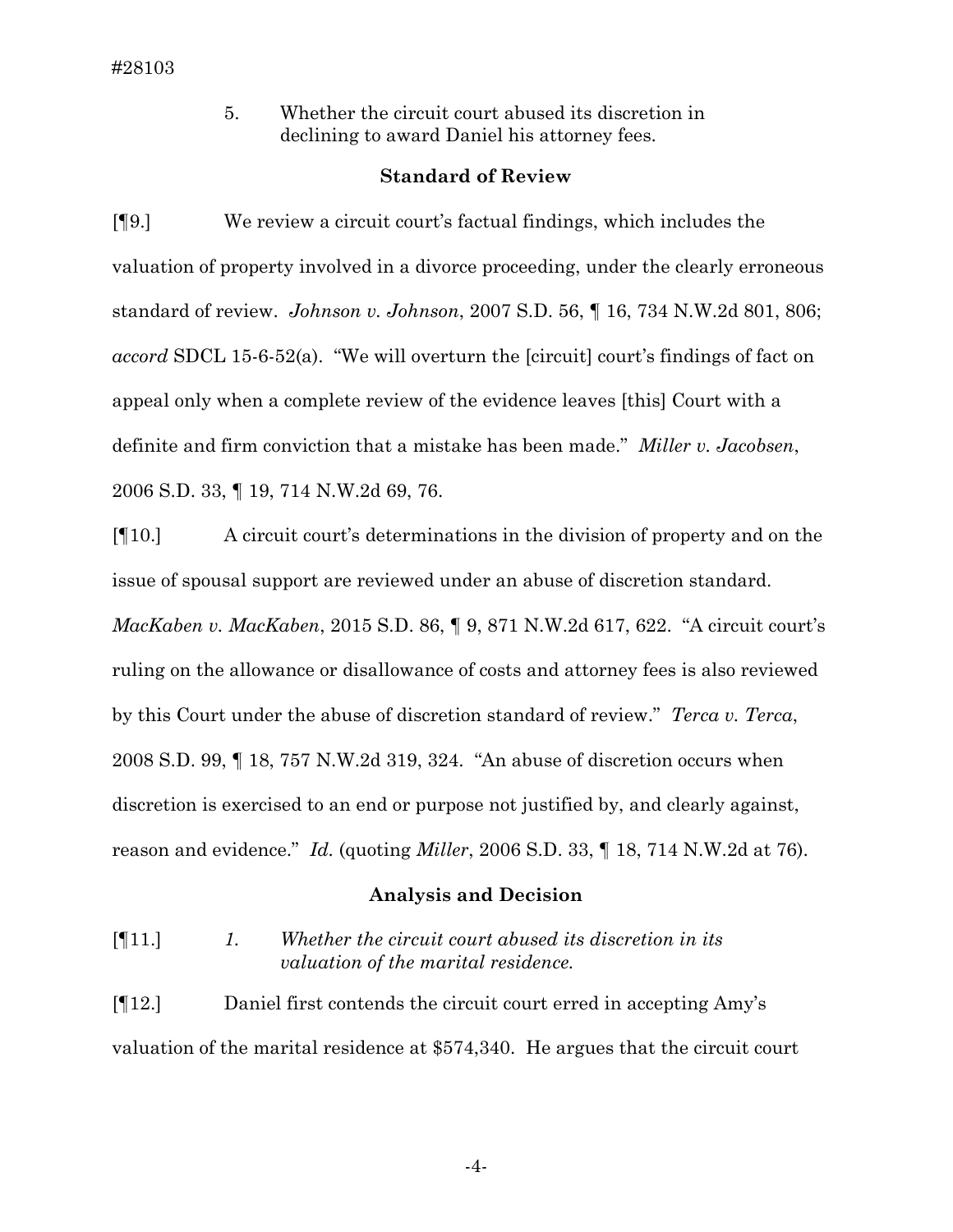$\overline{a}$ 

should have valued the residence at \$611,000 and that the circuit court arbitrarily applied a  $6\%$  discount related to realtor fees.<sup>[1](#page-5-0)</sup>

[¶13.] "On review of a property division, this [C]ourt will not attempt to place valuation on the assets because that is a task for the [circuit] court as the trier of fact." *Johnson*, 2007 S.D. 56, ¶ 37, 734 N.W.2d at 810 (quoting *Geraets v. Geraets*, 1996 S.D. 119, ¶ 7, N.W.2d 198, 200). "We do not require exactitude in the [circuit] court's valuation of assets; it is only necessary that the value lie within a reasonable range of figures." *Id.* ¶ 37, 734 N.W.2d at 810-11. In other words, the circuit court is not obligated to accept either party's proposed valuation, "but the value must be within the range of evidence presented to the court." *Hill v. Hill*, 2009 S.D. 18, ¶ 14, 763 N.W.2d 818, 823.

[¶14.] Here, Daniel introduced evidence that the appraised value of the residence was \$611,000. Likewise, Amy agreed with Daniel's appraised value, but she requested a 6% deduction from that value in contemplation of sales commission. Both parties' positions were presented to the court via "court's joint exhibit 1." It is apparent from the record that the circuit court accepted the appraised value Daniel seeks, but deducted the 6% requested by Amy. The court in essence accepted the net value of the residence, rather than the market value Daniel proposed. We have stated that "even if sale of the home [was] not immediately contemplated, it [is] reasonable for the [circuit] court to consider the net value of the house to the party

<span id="page-5-0"></span><sup>1.</sup> Daniel argued at trial, as well as on appeal, that the valuation range presented to the circuit court was from \$611,000 to \$644,000. However, the only evidence presented regarding the appraised value of the property was evidence to support a \$611,000 value. Thus, like the circuit court, we will not consider the higher valuation.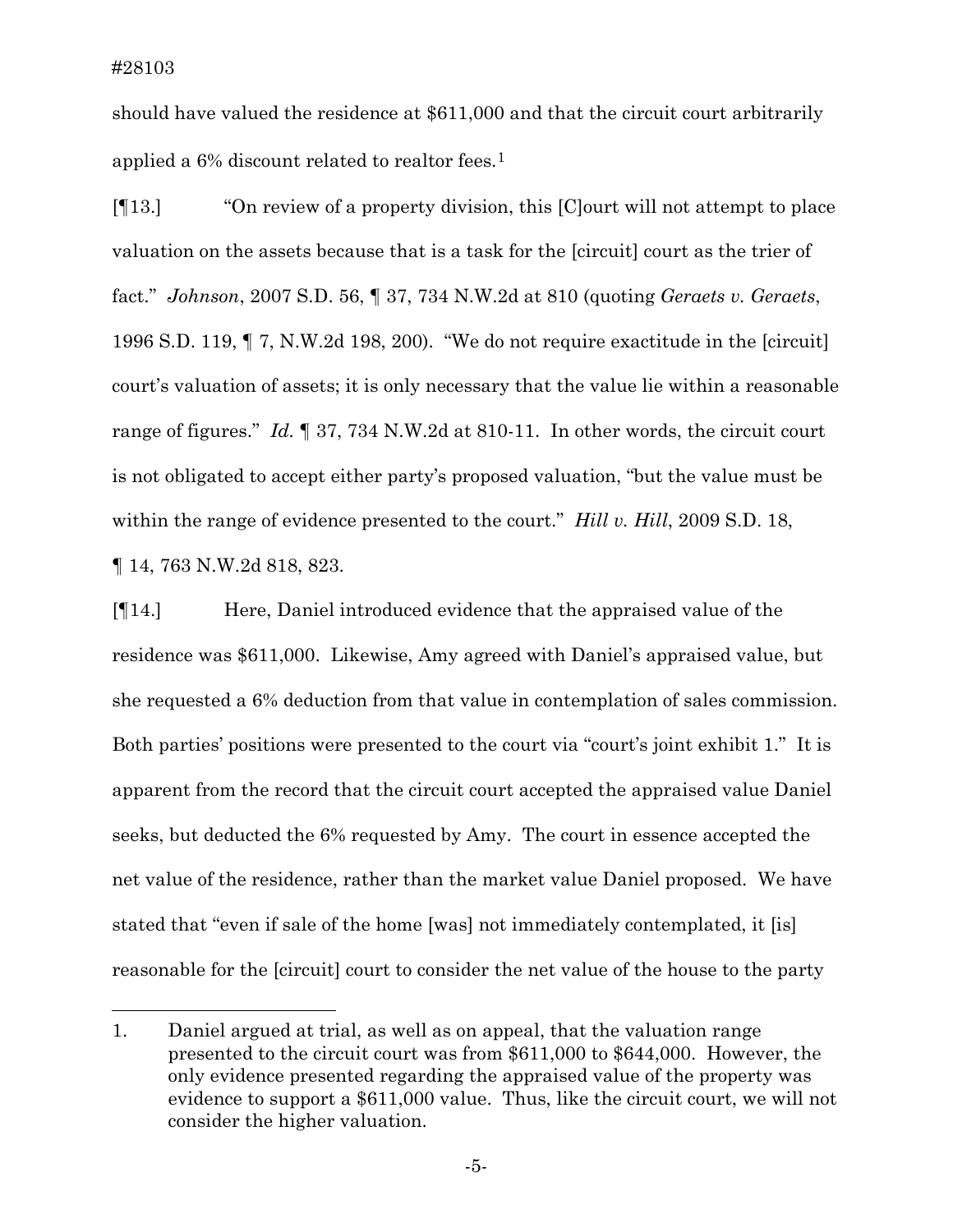who received it." *Abrams v. Abrams*, 516 N.W.2d 348, 351 (S.D. 1994). "Valuation is nothing more than a function of what the home is worth if it were to be presently sold; therefore, the costs of achieving that value should be considered." *Id.* at 350 (quoting *Zeigler v. Zeigler*, 530 A.2d 445, 447 (Pa. Super. Ct. 1987)).

[¶15.] Nonetheless, Daniel disagrees with the 6% deduction and challenges the presence of any evidence necessary for its use. However, Daniel never objected to the reasonableness of the 6% value at trial; instead, he only took issue with the value of the residence to which the deduction would be applied and whether the deduction was appropriate at all.[2](#page-6-0) *See id.* at 351 (noting that the husband did not present evidence to dispute the amount of the closing costs). The circuit court correctly articulated the issue by stating, "I mean, my view of this question is,

<span id="page-6-0"></span> $\overline{a}$ 2. While the dissent is correct in stating that Daniel opposed Amy's valuation of the marital residence, *see infra* ¶ 40, that opposition cannot be equated to an objection of the value of the 6% sales commission. Rather, the record clearly expresses that the parties disputed the gross valuation on the marital home and not the value of the 6% sales commission. Daniel even suggested during trial that the 6% sales commission should be taken from \$644,000 rather than the \$611,000 he proposed. Specifically, Daniel's counsel stated that "if they want to play these games about reducing it, then how about we use their own numbers at 644?" This Court has stated that a circuit court may consider the net valuation of a marital residence by deducting sales commission, *see Abrams*, 516 N.W.2d 348 at 351, and nothing in the record or our past cases suggests that a 6% sales commission is unreasonable, *see generally, e.g.*, *Weiss v. Van Norman*, 1997 S.D. 40, 562 N.W.2d 113, 114 (involving sales agreement where realtor was to receive 6% sales commission); *Am. Prop. Servs., Inc. v. Barringer*, 256 N.W.2d 887 (S.D. 1977) (upholding realtor's sales commission of 6%), *superseded by statute on other grounds*; *see also Ham v. Morris*, 711 S.W.2d 187, 191 (Mo. 1986) (en banc) (stating that it is usual and customary for a real estate contract to contain 6% commission). Because a circuit court's decision is presumed correct, and we will not seek reasons to reverse, we are not "firmly and definitely convinced a mistake has been made" to disturb the circuit court's findings relating to the valuation of the marital residence. *Shedd v. Lamb*, 1996 S.D. 117, ¶¶ 17, 21, 553 N.W.2d 241, 244-45.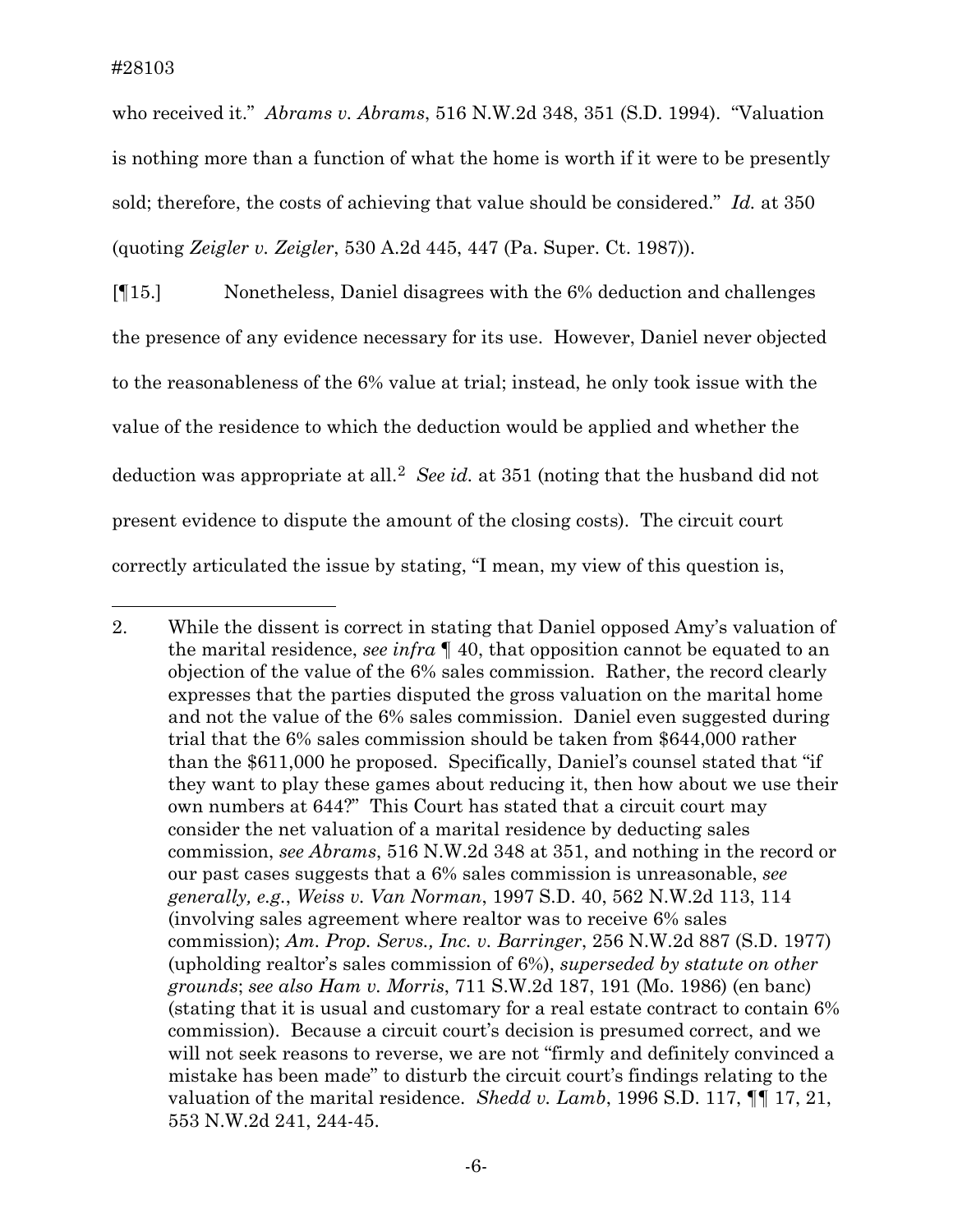#28103

everybody is in agreement that the property is worth \$611,000.00. The argument is whether or not it's appropriate to deduct the sale's [sic] commission." Because Daniel did not object to the value of the 6% deduction, he waives the issue on appeal. *See In re M.S.*, 2014 S.D. 17, ¶ 17 n.4, 845 N.W.2d 366, 371 n.4 (recognizing it is the standard policy of this Court that a party waives an issue on appeal if they fail to argue it at the circuit court below). As it was appropriate for the circuit court to consider the 6% deduction, we are not firmly convinced a mistake has been made in the court's net valuation of the marital residence. *See Miller*, 2006 S.D. 33, ¶ 19, 714 N.W.2d at 76.

# [¶16.] *2. Whether the circuit court abused its discretion in including Amy's student-loan debt in the marital estate.*

[¶17.] Daniel next argues that the inclusion of Amy's student-loan debt in the marital estate was an abuse of discretion because Amy had completed medical school before they were married. Daniel contends that the inclusion of the \$101,999 in student-loan debt reduced his share of the marital assets by \$51,000.

[¶18.] "South Dakota is an all property state, meaning all property of the divorcing parties is subject to equitable division by the circuit court, regardless of title or origin." *Nickles v. Nickles*, 2015 S.D. 40, ¶ 32, 865 N.W.2d 142, 153 (quoting *Halbersma v. Halbersma*, 2009 S.D. 98, ¶ 9, 775 N.W.2d 210, 214). In other words, "[t]he law requires the [circuit] court to make an equitable division of property, regardless of who owns the property." *Hill*, 2009 S.D. 18, ¶ 17, 763 N.W.2d at 824; *see* SDCL 25-4-44 ("When a divorce is granted, the courts may make an equitable division of the property belonging to either or both, whether the title to such property is in the name of the husband or the wife."). However, "the law does not

-7-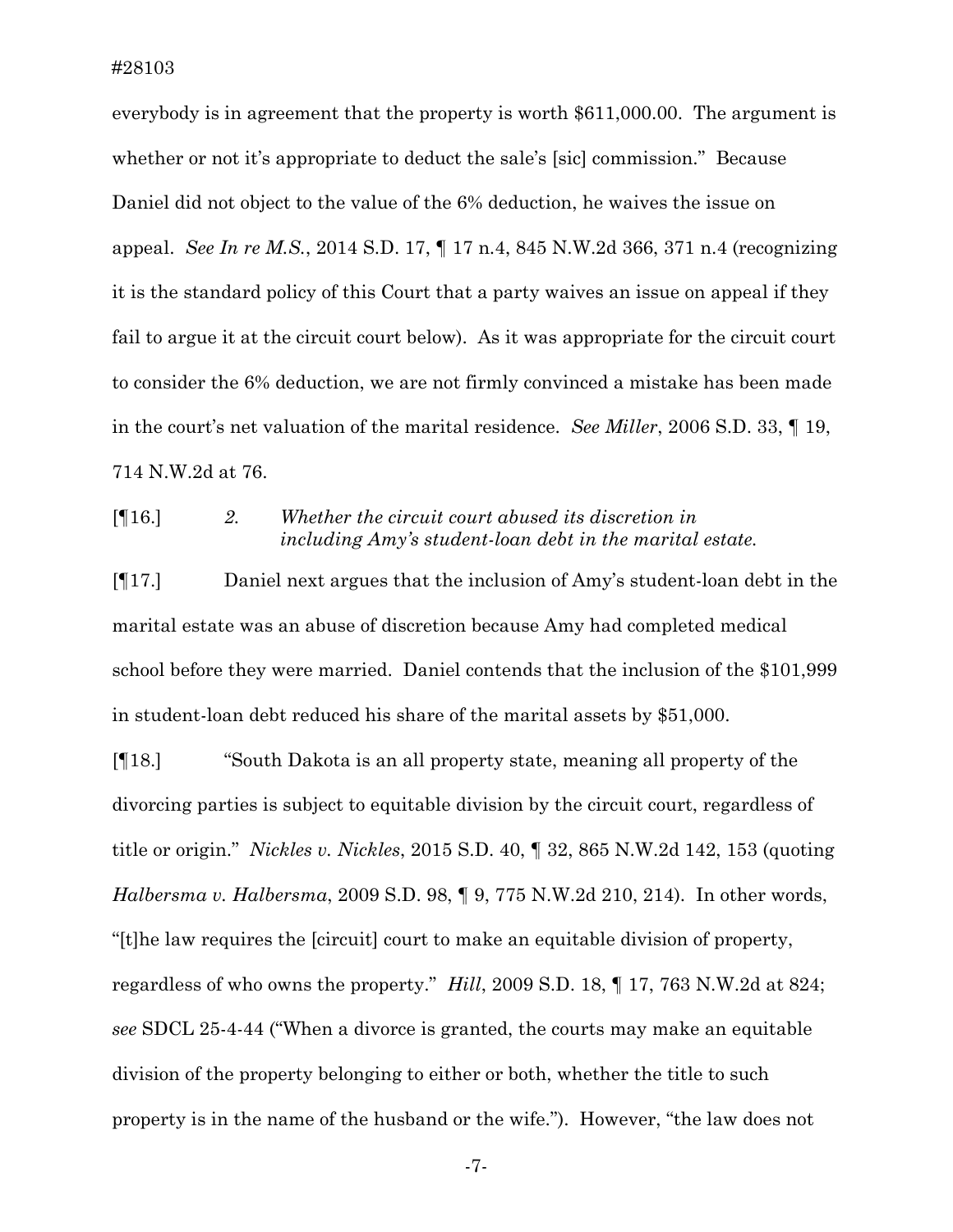require perfection that would approach mathematical certainty." *MacKaben*,

2015 S.D. 86, ¶ 33, 871 N.W.2d at 628 (quoting *Pellegrin v. Pellegrin*, 1998 S.D. 19,

¶ 24, 574 N.W.2d 644, 649).

[¶19.] When a circuit court divides property in divorce proceedings, "there is no rigid formula that must be followed, nor any fixed percentage to which either party is entitled." *Id.* (quoting *Clement v. Clement*, 292 N.W.2d 799, 801 (S.D. 1980)). The factors that require consideration are:

> (1) the duration of the marriage; (2) the value of the property owned by the parties; (3) the ages of the parties; (4) the health of the parties;  $(5)$  the competency of the parties to earn a living;  $(6)$ the contribution of each party to the accumulation of the property; and (7) the income-producing capacity of the parties' assets.

*Nickles*, 2015 S.D. 40, ¶ 31, 865 N.W.2d at 153 (quoting *Novak v. Novak*, 2006 S.D. 34, ¶ 4, 713 N.W.2d 551, 552). Although a circuit court must classify property as marital or non-marital in arriving at an equitable division of property, there exists broad discretion in the circuit court's classification. *Id.* ¶ 32, 865 N.W.2d at 153. "Only where one spouse has made no or de minimis contributions to the acquisition or maintenance of an item of property and has no need for support, should a court set it aside as 'non-marital' property." *Novak*, 2006 S.D. 34, ¶ 5, 713 N.W.2d at 552- 53.

[¶20.] The instant case presents a different situation from cases upholding the inclusion of student-loan debt in the marital estate when the loans were incurred during the marriage. *See, e.g., Richarz v. Richarz*, 2017 S.D. 70, ¶ 20, 904 N.W.2d 76, 82 (affirming the circuit court's order requiring that husband pay 25% of wife's student-loan debt incurred during the marriage); *Hill*, 2009 S.D. 18,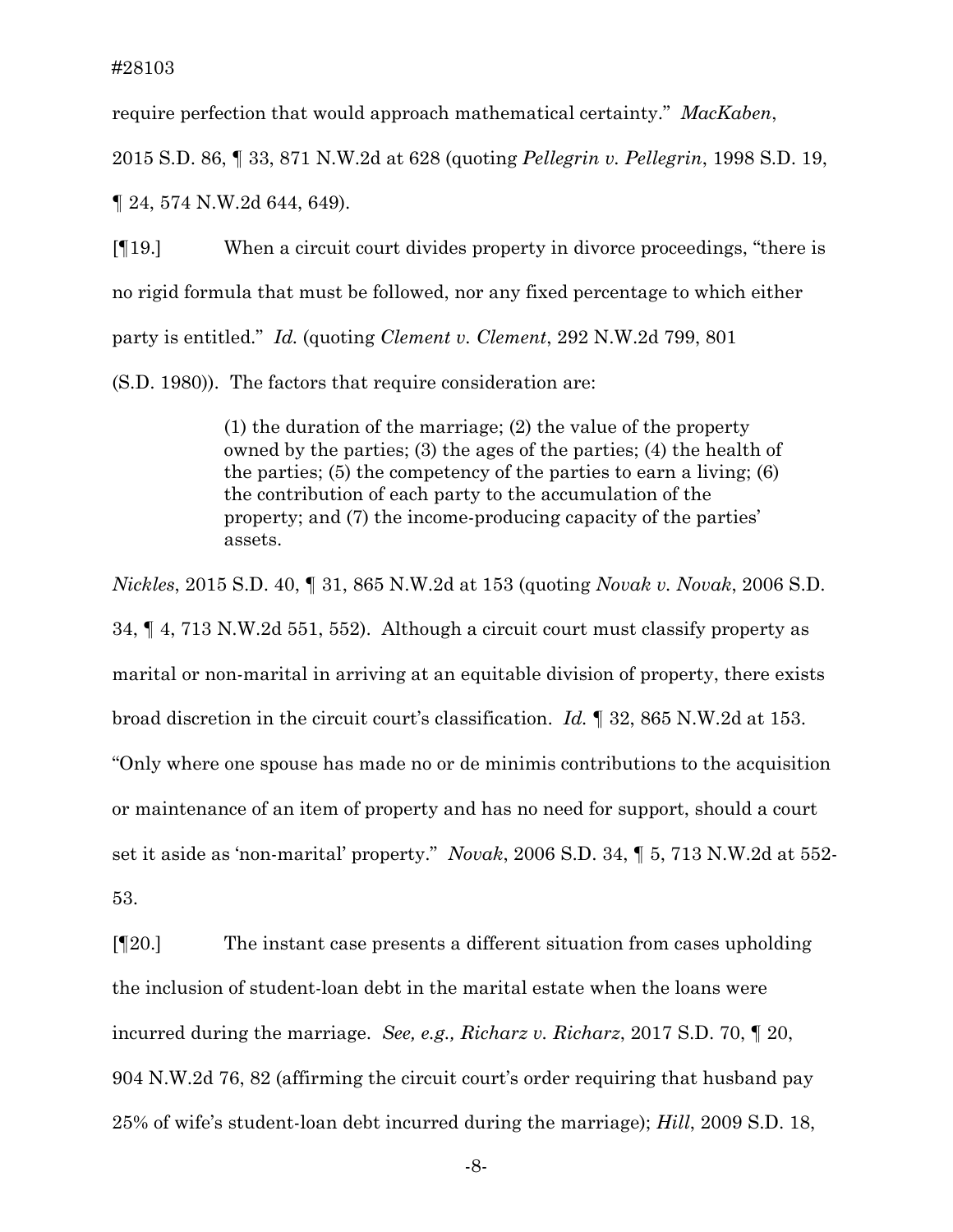¶ 17, 763 N.W.2d at 824 (upholding the circuit court's inclusion of wife's medicalschool loans incurred during the marriage in the marital estate). Nonetheless, there is adequate support in the record to uphold the circuit court's inclusion of Amy's student-loan debt in the marital estate. Not only were Daniel and Amy living together before the marriage, but Daniel testified that the couple made a conscious decision to forgo paying on the student loans during the marriage to devote Amy's income to other endeavors. This indirectly benefited Daniel in the property division as more income was pledged to savings, investments, and other accounts. *See McLaren v. McLaren*, 665 N.W.2d 405, 408-09 (Wis. Ct. App. 2003) (finding no abuse of discretion in including student loans in marital estate because premarital and marital loans were not distinguished, and couple made a decision not to pay down the loans to benefit from the extra income). In the end, Amy was still apportioned the student-loan debt in the property division. *See Saint-Pierre v. Saint-Pierre*, 357 N.W.2d 250, 256 (S.D. 1984) (upholding the inclusion of the parties' education debt in the marital estate when the debt was awarded to the party who accumulated it). Because the circuit court considered the factors necessary in dividing the property between Amy and Daniel, we find no reason to disrupt the circuit court's discretion in what appears on the record to be an equitable distribution of the parties' property.

[¶21.] *3. Whether the circuit court abused its discretion in allowing Amy the option of making the equalization payment over a time with 4% interest.*

-9- [¶22.] In its final judgment and decree of divorce, the circuit court ordered Amy to pay Daniel \$45,365 as a cash-equalization payment. The circuit court allowed Amy the option to pay the equalization payment on a monthly basis,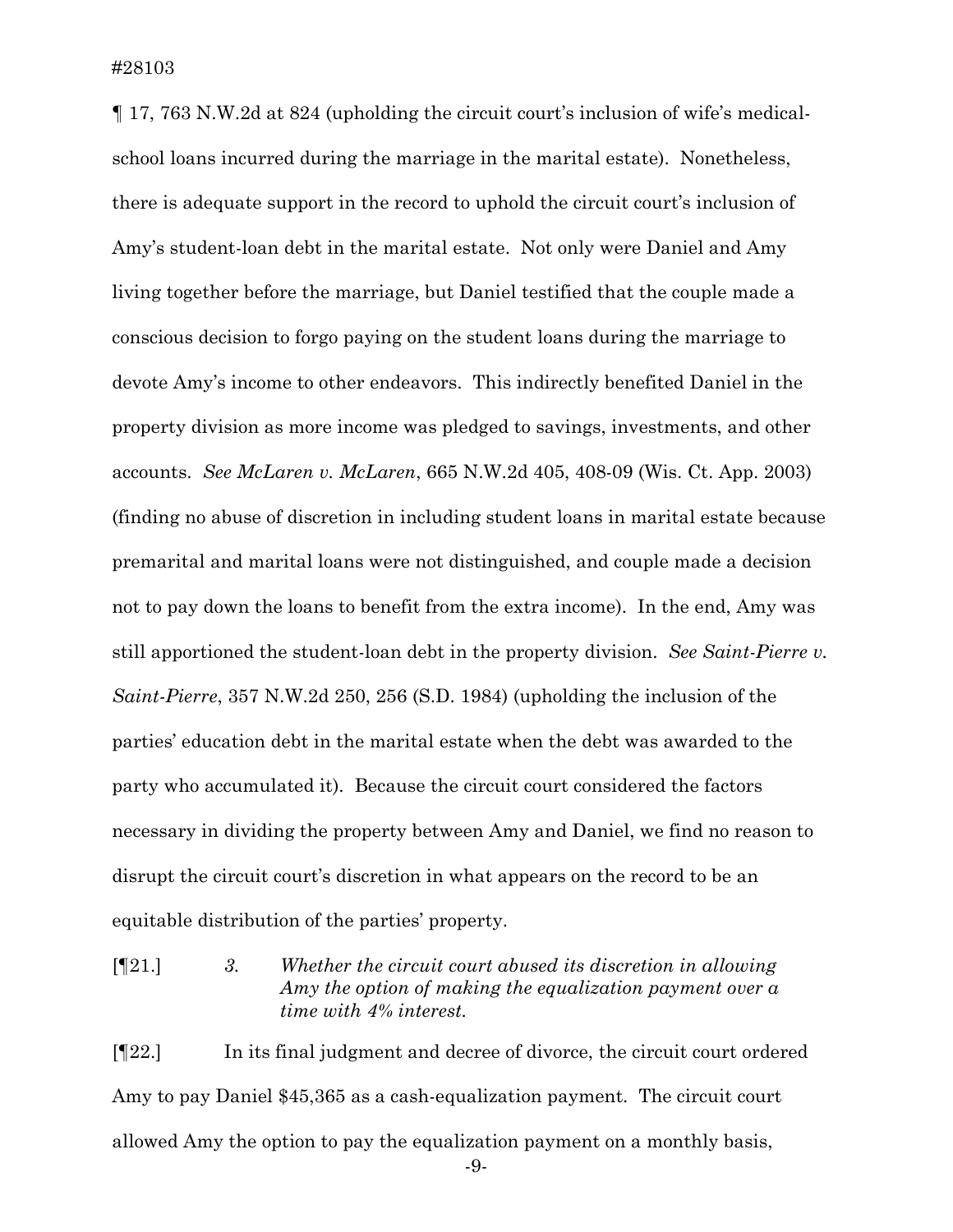amortized over 48 months with 4% interest. Daniel contends the circuit court abused its discretion in allowing Amy to pay the equalization payment in this manner. Daniel argues that he is entitled to his respective property at the time of the judgment because no evidence was presented that showed Amy's inability to pay the full amount or that a legitimate purpose existed for delaying the equalization payment. However, the record indicates that Daniel failed to properly preserve this issue for appeal.

[¶23.] "It is well established that 'we will not review a matter on appeal unless proper objection was made before the circuit court.'" *Halbersma*, 2009 S.D. 98, ¶ 29, 775 N.W.2d at 219 (quoting *Rogen v. Monson*, 2000 S.D. 51, ¶ 15 n.2, 609 N.W.2d 456, 460 n.2). "An objection must be sufficiently specific to put the circuit court on notice of the alleged error so it has the opportunity to correct it." *Id.*  ¶ 29, 775 N.W.2d at 220. On November 28, 2016, the circuit court issued a written letter decision containing findings of fact, conclusions of law, and orders in the case. The letter decision summarized the oral ruling made by the circuit court at trial and described the terms for which Amy was to make the equalization payment. On December 20, 2016, Daniel proposed his own findings of fact and conclusions of law. He also submitted a proposed judgment and decree of divorce on the same day. Yet, the only mention of the equalization payment in Daniel's proposals was to refute its overall amount. Daniel proposed that "[t]o equalize the distribution of assets and debts, Amy must pay to Daniel a cash equalizing payment of \$154,212." The circuit court subsequently refused Daniel's proposals. Daniel then objected to the circuit court's final judgment and decree of divorce issued on December 30, 2016; however,

-10-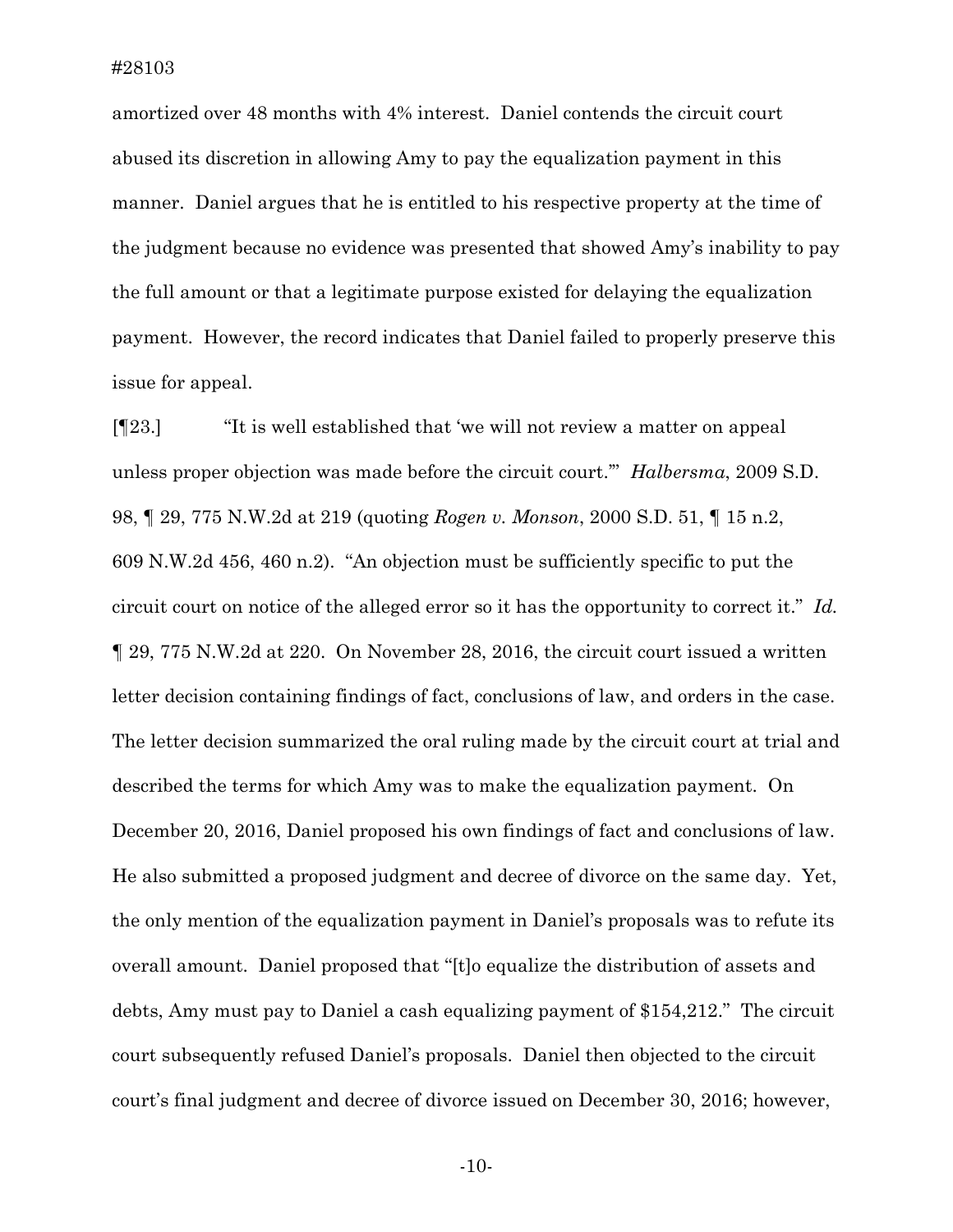$\overline{a}$ 

he only objected to the extent that the decree was inconsistent with his prior proposed findings of fact, conclusions of law, and judgment and decree of divorce. Daniel did not object with any specificity to the circuit court's allowance of monthly equalization payments with 4% interest. *See id.* ("Merely filing a proposed amended judgment and decree of divorce is not sufficient."); *see also State v. Nelson*, 1998 S.D. 124, ¶ 7, 587 N.W.2d 439, 443 ("To preserve issues for appellate review litigants must . . . object to the action of the court, giving their reasons."). Because Daniel has not preserved the issue for our review, it is waived.<sup>[3](#page-11-0)</sup>

[¶24.] *4. Whether the circuit court abused its discretion in requiring that Daniel annually release his medical and counseling records to Amy as a condition of receiving alimony.*

[¶25.] The circuit court ordered Amy to pay Daniel decreasing alimony payments that started at \$3,000 a month and ended at \$1,000 a month over a 14 year period. The circuit court, in its final judgment and decree of divorce, ordered Daniel to execute an annual waiver to allow Amy to obtain all of Daniel's counseling and medical records as a condition of receiving the alimony award. Daniel argues

<span id="page-11-0"></span><sup>3.</sup> We note that a circuit court is permitted to defer property payments over time with interest at the going rate for the convenience of a party. *Halbersma*, 2009 S.D. 98, ¶ 31, 775 N.W.2d at 220. However, an exception to this rule applies when a circuit court sets an interest rate lower than the going rate as an integral part of the overall property division. *See Lien v. Lien*, 278 N.W.2d 436, 444 (S.D. 1979) (holding that it was appropriate for the circuit court to set the interest rate of husband's deferred-property payments at 6%, instead of the going rate of 8.5% to 9.25%, because it was integral to the property division); *but see Grode v. Grode*, 1996 S.D. 15, ¶ 33, 543 N.W.2d 795, 803 (holding 1% interest rate did not meet the exception); *Balvin v. Balvin*, 301 N.W.2d 679, 680-81 (S.D. 1981) (remanding for the circuit court to determine if the absence of an interest rate on deferredproperty payment was an integral part of the property division). Still, Daniel did not preserve the issue for appeal, and we need not address whether the 4% interest rate was integral to the circuit court's property division.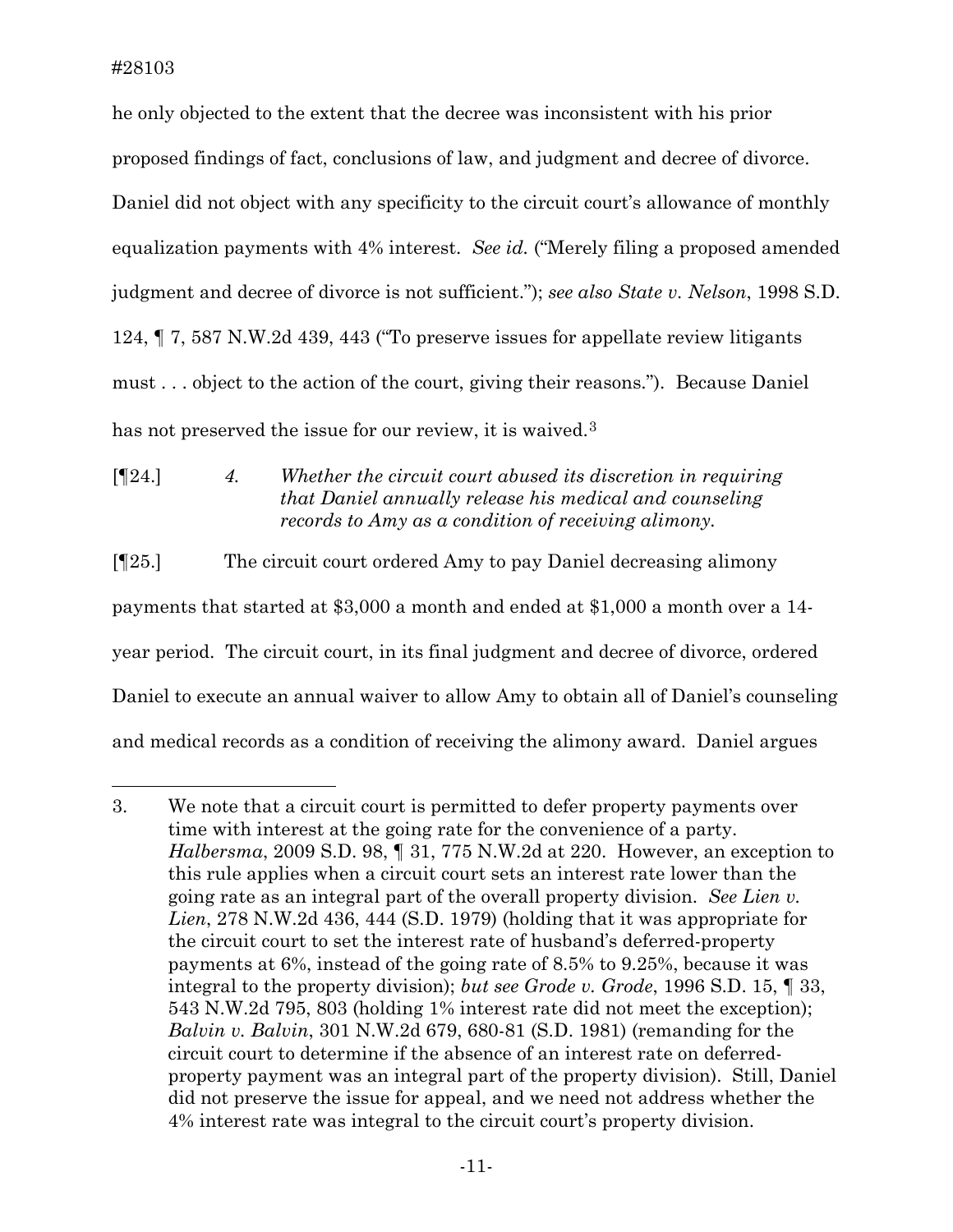that the circuit court abused its discretion in requiring an annual release of his medical and counseling records to Amy as a condition of receiving alimony because it violates his physician- and psychotherapist-patient privileges.

[¶26.] A circuit court has discretion to "compel one party to make such suitable allowance to the other party for the support during the life of that other party or for a shorter period, as the court may deem just, having regard to the circumstances of the parties represented; and the court may from time to time modify its orders in these respects." SDCL 25-4-41. Additionally, "[a] circuit court is required to consider the allocation of property and spousal support together." *Scherer v. Scherer*, 2015 S.D. 32, ¶ 10, 864 N.W.2d 490, 494 (quoting *Terca*, 2008 S.D. 99, ¶ 28, 757 N.W.2d at 326). It is "[t]he symbiotic relationship between property division and spousal support [that] requires consideration of the two together, as an award of more assets can eliminate or reduce the need for spousal support and vice versa." *Id.* Similar to the division of property, the factors a circuit court considers in awarding alimony include: "the length of marriage, earning capacity of the parties, financial condition after the property division, age, health and physical condition of the parties, parties' station in life or social standing, and fault." *Hill,* 2009 S.D. 18, ¶ 20, 763 N.W.2d at 825 (quoting *Wilson v. Wilson*, 434 N.W.2d 742, 745 (S.D. 1989)).

[¶27.] Here, the circuit court considered the above factors before ordering the alimony award to Daniel. It found that the parties have been married 12 years; that Amy's earning capacity is robust compared to Daniel's, but Daniel has not yet reached his full earning potential; that Daniel's property division is weighed toward

-12-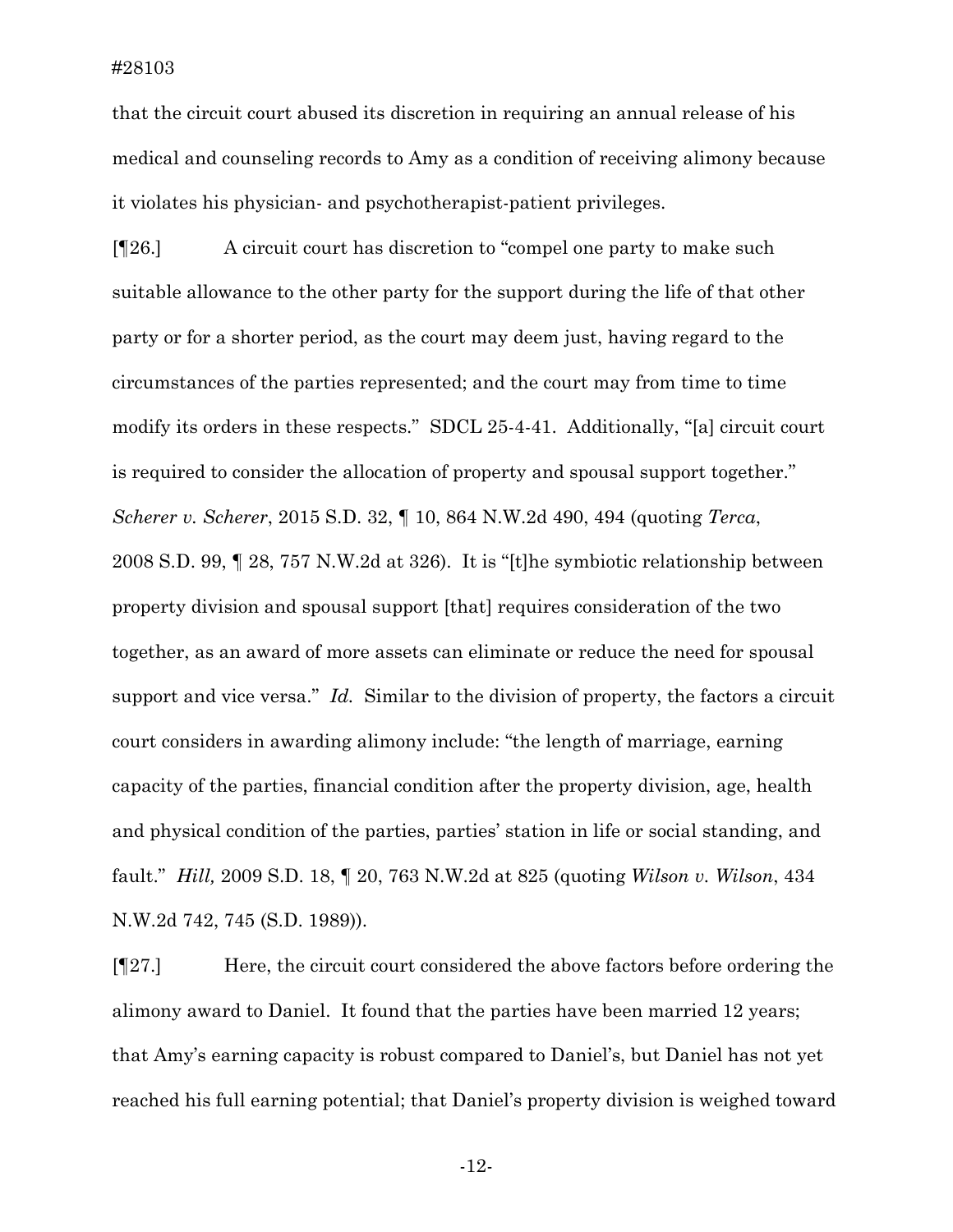retirement investments to benefit him in the future; that Daniel has virtually no debt after the property division; that the parties will enjoy a reasonable station in life after separation; that the parties are about the same age and in good physical condition; and that Daniel has a history of mental issues, which contributed to the dissolution of the marriage. Pursuant to these factors, the circuit court found that Daniel met his burden in proving that he was in need of support and that Amy had sufficient means and abilities to provide such support. *See Kolbach v. Kolbach*, 2016 S.D. 30, ¶ 16, 877 N.W.2d 822, 828 (stating that in order to receive permanent alimony, a party has the burden of establishing the need for the support and the other party's ability and means to provide support).

[¶28.] Nonetheless, Daniel argues that coupling such an award to the execution of a full waiver of his physician- and psychotherapist-patient privileges was an abuse of discretion. We agree. Absent a stipulation between the parties, it would be a rare instance that a circuit court could require a party to waive his or her physician- or psychotherapist-patient privileges after the conclusion of a case.

[¶29.] SDCL 19-19-503(b) provides the general rule regarding the privilege:

A patient has a privilege to refuse to disclose and to prevent any other person from disclosing confidential communications made for the purpose of diagnosis or treatment of his physical, mental, or emotional condition, including alcohol or drug addiction, among himself, physician, or psychotherapist, and persons who are participating in the diagnosis or treatment under the direction of the physician or psychotherapist, including members of the patient's family.

However, the statutory privilege is subject to three exceptions: (1) communications involving proceedings to hospitalize a patient for mental illness are not privileged; (2) communications involving court-ordered examinations of a party's or witness's

-13-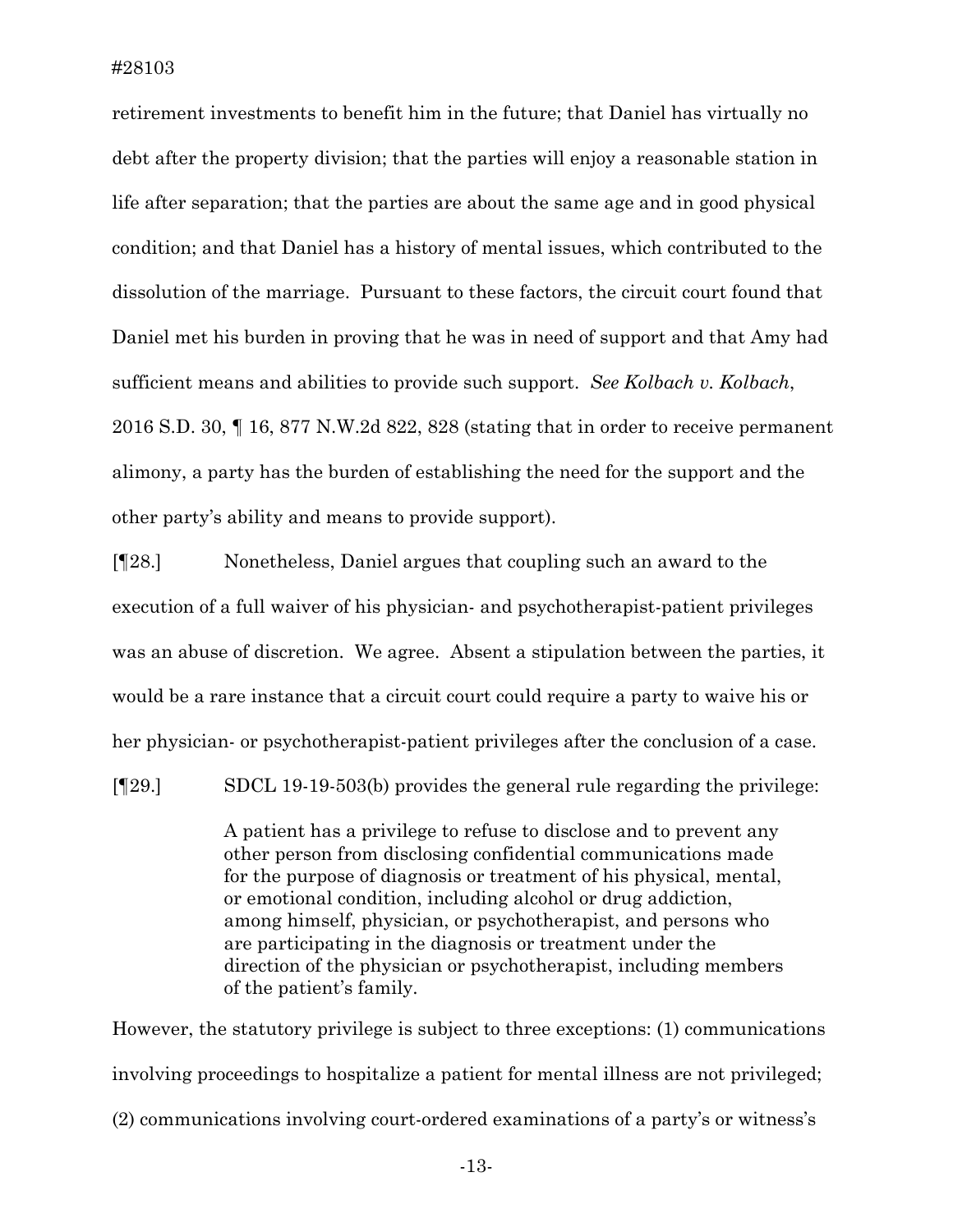physical or mental health are not privileged; and (3) communications involving the physical and mental condition of the patient are waived during trial or discovery if the condition is an element of the patient's claim or defense. SDCL 19-19-503(d). Also, if a person's physical or mental health is at issue during a civil proceeding, a waiver of the privilege during trial or discovery must be "narrow in scope, closely tailored to the time period or subject matter of the claim[,]" and provide for an incamera review by the court if proper objection is made. SDCL 19-2-3.

[¶30.] The waiver provisions above are limited to a waiver of the privilege during trial or discovery proceedings. As such, any waiver while the litigation is pending is limited to material relevant to the issue(s) pending before the court and does not waive the privilege in its entirety. *See Maynard v. Heeren*, 1997 S.D. 60, ¶ 18, 563 N.W.2d 830, 836-37, *abrogated on other grounds*, *Milstead v. Johnson*, 2016 S.D. 56, ¶¶ 34-35, 883 N.W.2d 725, 737-38. Thus, absent stipulation between the parties, the waiver provided by statute is no longer available once the case has concluded. Because the exceptions to a claim of privilege are inapplicable to this case, the circuit court was without authority to order Daniel to sign a waiver at the conclusion of the proceedings, and the court abused its discretion in requiring Daniel to waive the privileges as a condition of receiving the alimony award. Should a motion for contempt or modification of the alimony award be filed in the future, the circuit court could then consider whether a waiver of the physician- or psychotherapist-patient privileges may be appropriate under the statute at that

-14-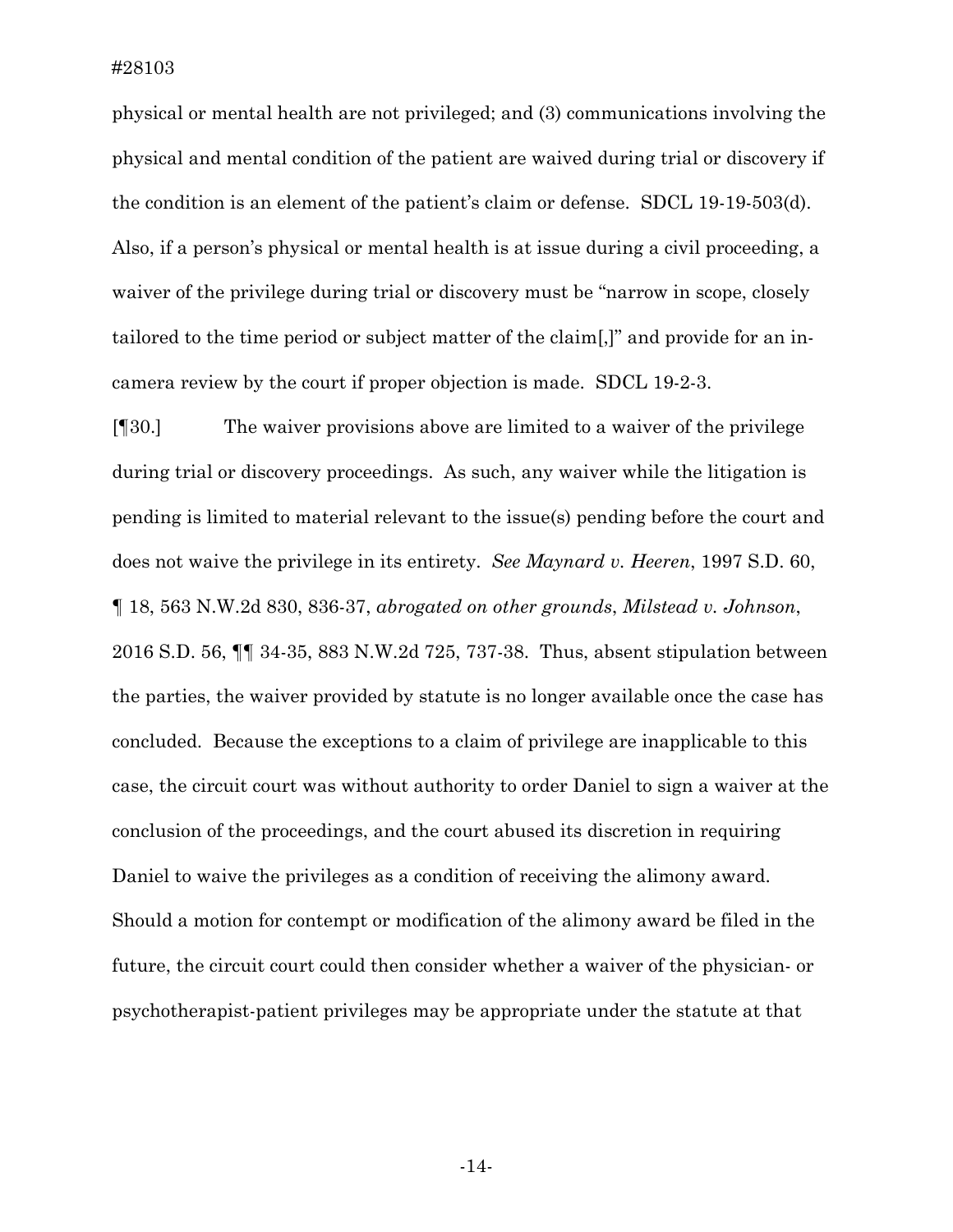time.[4](#page-15-0) *See Vandyke v. Choi*, 2016 S.D. 91, ¶ 10, 888 N.W.2d 557, 563 ("Under South Dakota law, alimony normally may be reduced or eliminated based on a change of circumstances existing at the time of the original decree[.]"). Accordingly, we reverse the circuit court's order requiring Daniel to waive the privilege and remand for the court to vacate this portion of the divorce decree.

[¶31.] *5. Whether the circuit court abused its discretion in declining to award Daniel his attorney fees.*

[¶32.] Daniel's final argument maintains that the circuit court abused its discretion in declining to award him attorney fees. "Generally, [circuit] courts may award attorney fees in cases involving divorce, support, or alimony." *Huffaker v. Huffaker*, 2012 S.D. 81, ¶ 32, 823 N.W.2d 787, 794 (citing SDCL 15-17-38).

Typically, a two-step process is used by circuit courts in determining whether

attorney fees should be awarded. *Id.* (quoting *Urbaniak v. Urbaniak*, 2011 S.D. 83,

¶ 31, 807 N.W.2d 621, 628). "First, the court must determine what constitutes a

reasonable attorney's fee. . . . Second, it must determine the necessity for such fee."

*Id.*

 $\overline{a}$ 

[¶33.] Here, Daniel requested that the circuit court order Amy to pay \$33,007.89 in attorney fees. The circuit court denied Daniel's request in its final

<span id="page-15-0"></span><sup>4.</sup> If this occurs, the circuit court must enter findings to support a justifiable connection between Daniel's alimony award and conditioning such alimony on Daniel's need for mental-health treatment. The court found that Daniel's alimony award allowed him to "maintain a reasonable life style, support his children, and continue professional treatment for his mental health issues." While this does not support the circuit court's order requiring an annual waiver, it could serve as a basis for modification to the alimony award based on a change of circumstances from those existing at the time of the original divorce decree.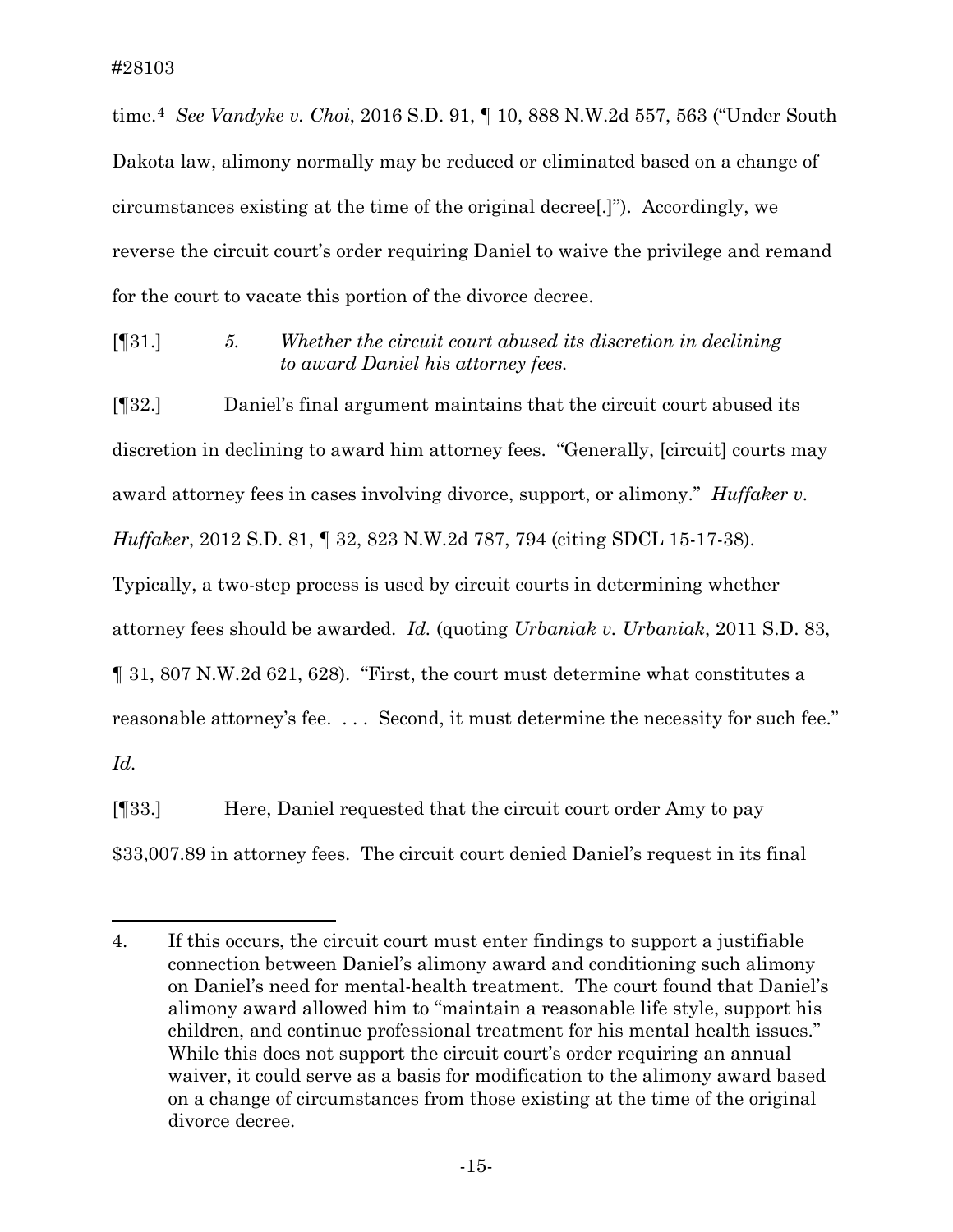judgment and decree of divorce by stating that "[e]ach party is hereby required to pay their own attorney's fees in this matter." Upon review of the record, the circuit court did not enter findings of fact and conclusions of law when it denied Daniel's request for attorney fees. "Without findings of fact and conclusions of law there is nothing to review." *Nickles*, 2015 S.D. 40, ¶ 35, 865 N.W.2d at 154 (quoting *Chrisman v. Determan Chiropractic, Inc.*, 2004 S.D. 103, ¶ 30, 687 N.W.2d 507, 514). Thus, we reverse and remand for the circuit court to enter findings of fact and conclusions of law on Daniel's request for an award of attorney fees.

#### **Conclusion**

[¶34.] We conclude that the circuit court did not commit clear error in accepting the net valuation of the marital residence at \$574,340. The circuit court based its valuation on taking a 6% discount for realtor fees from the market value of \$611,000 that Daniel requested. Because Daniel waived the issue to challenge the reasonableness of the 6% discount, we affirm the circuit court's valuation. Additionally, the circuit court did not abuse its discretion in including Amy's premarital-student loans in the marital estate because Daniel benefited in the property division by deferring payment on the loan to increase the value of other accounts and Amy was apportioned the student-loan debt in the final property division. The circuit court abused its discretion in requiring Daniel to release his medical and counseling records as a condition of receiving alimony because the court lacked statutory authority to order Daniel to waive his physician- and psychotherapist-patient privileges at the conclusion of the case. Finally, we reverse

-16-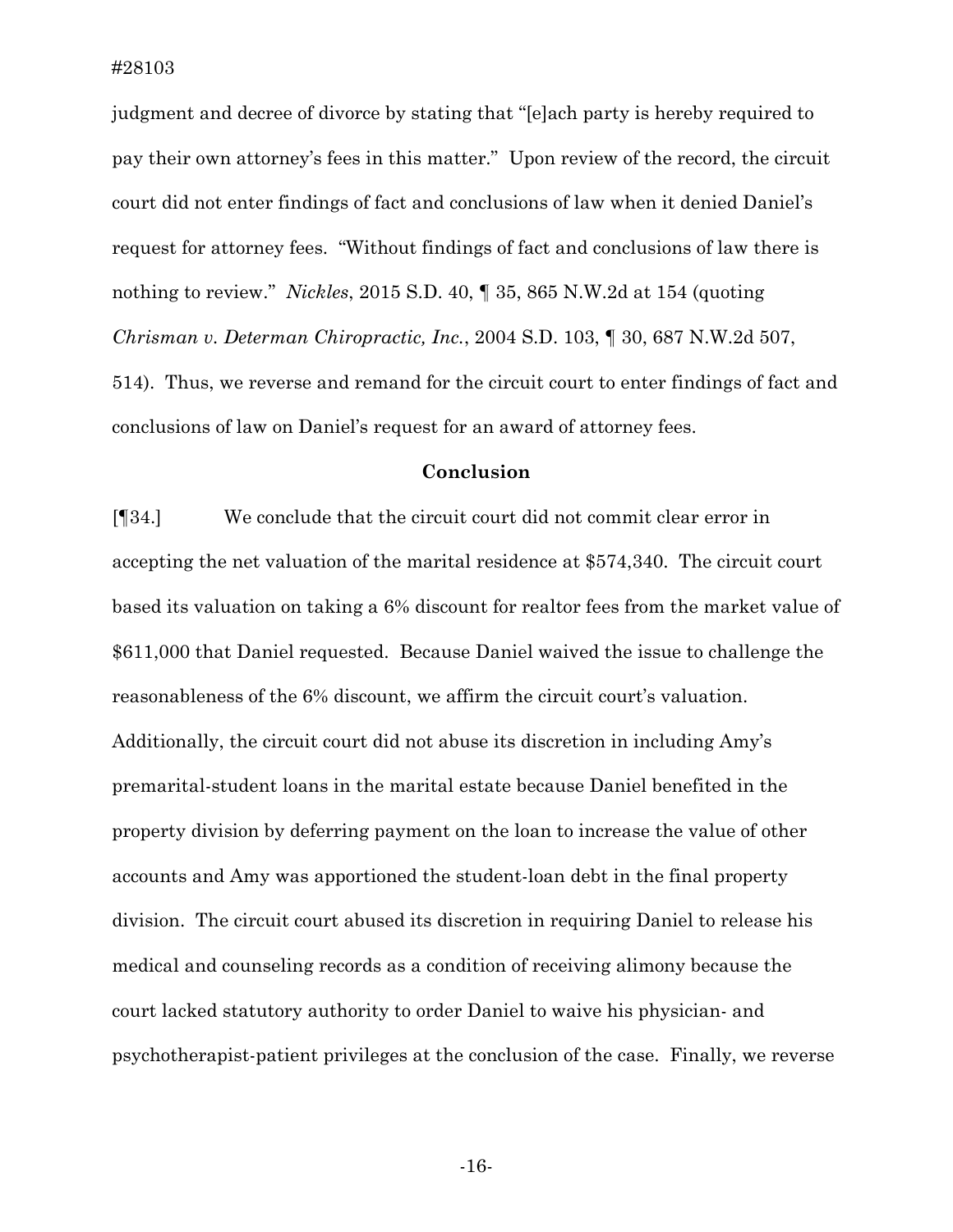and remand the issue involving Daniel's request for an award of attorney fees for the circuit court to enter findings of fact and conclusions of law.

[¶35.] Therefore, the judgment of the circuit court is affirmed in part, reversed in part, and remanded for consideration consistent with this opinion.

[¶36.] ZINTER, SEVERSON, and JENSEN, Justices, concur.

[¶37.] KERN, Justice, concurs in part and dissents in part.

KERN, Justice (concurring on Issues 2, 3, 4, and 5 and dissenting on Issue 1).

[¶38.] I concur on Issues 2 through 5 but respectfully dissent on Issue 1 for several reasons. I agree that the circuit court properly valued the marital residence at \$611,000 based on the appraised value of the home as reflected in Exhibit 1 and by stipulation of the parties. But although the parties agreed on the appraised value, Amy listed \$574,340 as the "net value" of the home on Exhibit 1. At trial, Amy's counsel agreed with the court's observation that this followed "the practice of [a now-retired judge that] . . . routinely would deduct the cost of the . . . sale for the real estate commission." Counsel also argued that our holding in *Abrams v. Abrams*, 516 N.W.2d 348 (S.D. 1994), supported such a deduction.

[¶39.] However, unlike *Abrams*, Amy introduced no evidence supporting a 6% reduction. *See id.* at 350 ("At the time of trial, [Wife] . . . presented an estimated statement showing all costs that would be incurred upon sale of the house, including brokerage commission, real estate taxes, and other fees.") While "it is only necessary that the value lie within a reasonable range of figures," *Johnson v. Johnson*, 2007 S.D. 56, ¶ 37, 734 N.W.2d 801, 811, the valuation must nonetheless

-17-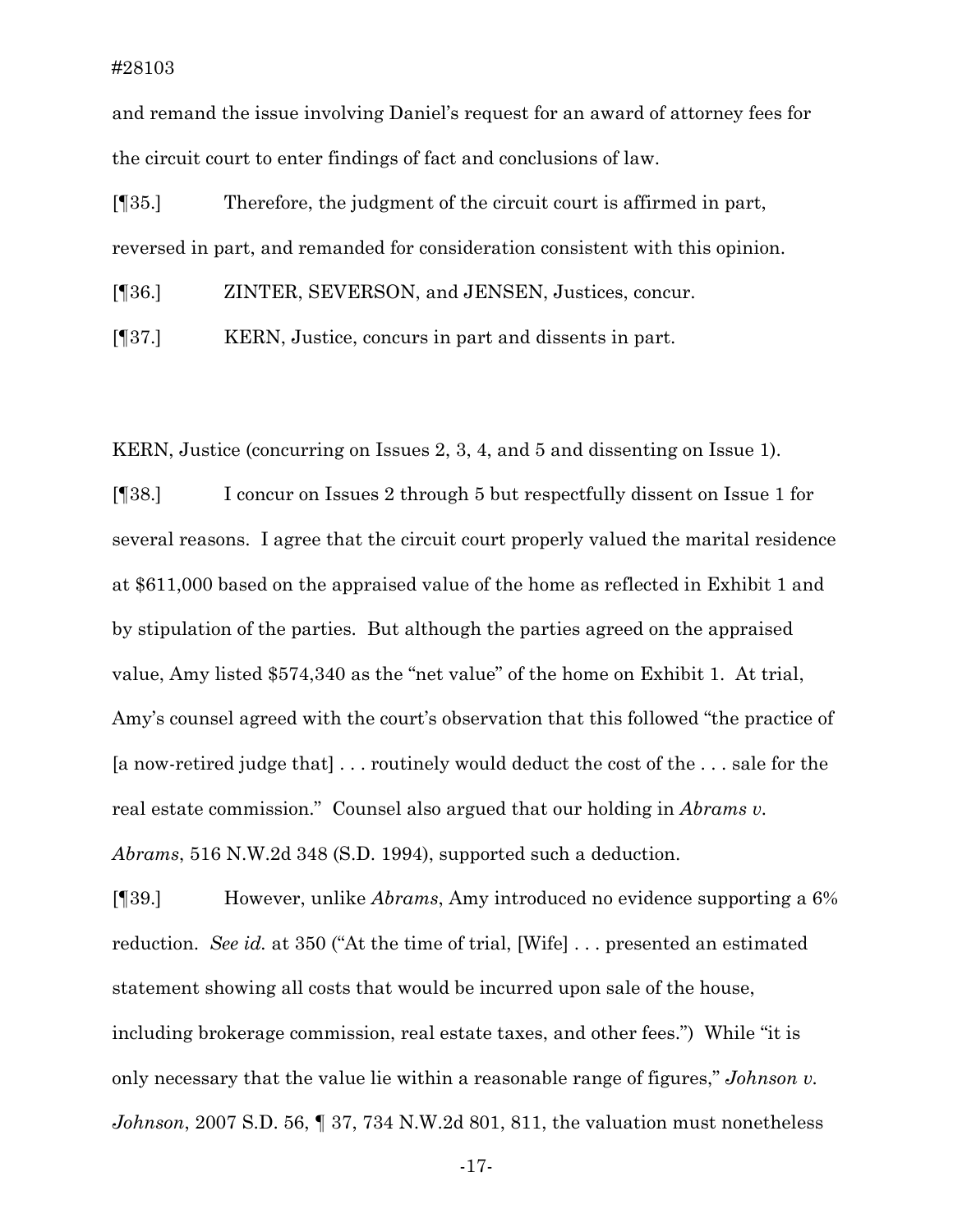lie "within the range of evidence *presented to the court*," *Richarz v. Richarz*, 2017 S.D. 70, ¶ 10, 904 N.W.2d 76, 80 (emphasis added); *accord Hill v. Hill*, 2009 S.D. 18, ¶ 14, 763 N.W.2d 818, 823. Amy produced no evidence of the standard rate for real-estate commissions in the area, yet the circuit court reduced the value of the home by nearly \$36,000. While the court could freely "accept[] the net value of the residence, rather than the market value Daniel proposed," Majority ¶ 14, to do so without reference to any evidence constitutes clear error.

[¶40.] Although the majority contends that Daniel waived the issue on appeal for failure to object to the 6% deduction at trial, this mischaracterizes the proceedings. Daniel adamantly opposed any value less than \$611,000. The dispute over the 6% deduction arose after Daniel attempted to introduce Exhibit 39, which indicated an appraised value of \$644,000. Daniel argued that Exhibit 39 demonstrated that the home's value ranged between \$611,000 and \$644,000, contending that "it wouldn't be just to reduce this to 574" as a result. At the court's urging, Daniel agreed to instead offer Exhibit 1, which prompted the court to ask Amy whether she objected. Amy, apparently referencing the \$611,000 figure, objected only "to using the value without applying the *Abrams*' case." From the colloquy, it is apparent that Daniel not only disagreed with the application of a deduction, but he also disagreed that reducing the value of the home by 6% from \$611,000 would be reasonable. Thus, it cannot be said that "Daniel did not object to the value of the 6% deduction[.]" Majority ¶ 15. Although Daniel's counsel remarked that "if they want to play these games about reducing it, then how about we use their own numbers at 644," the comment cannot sensibly be construed as an

-18-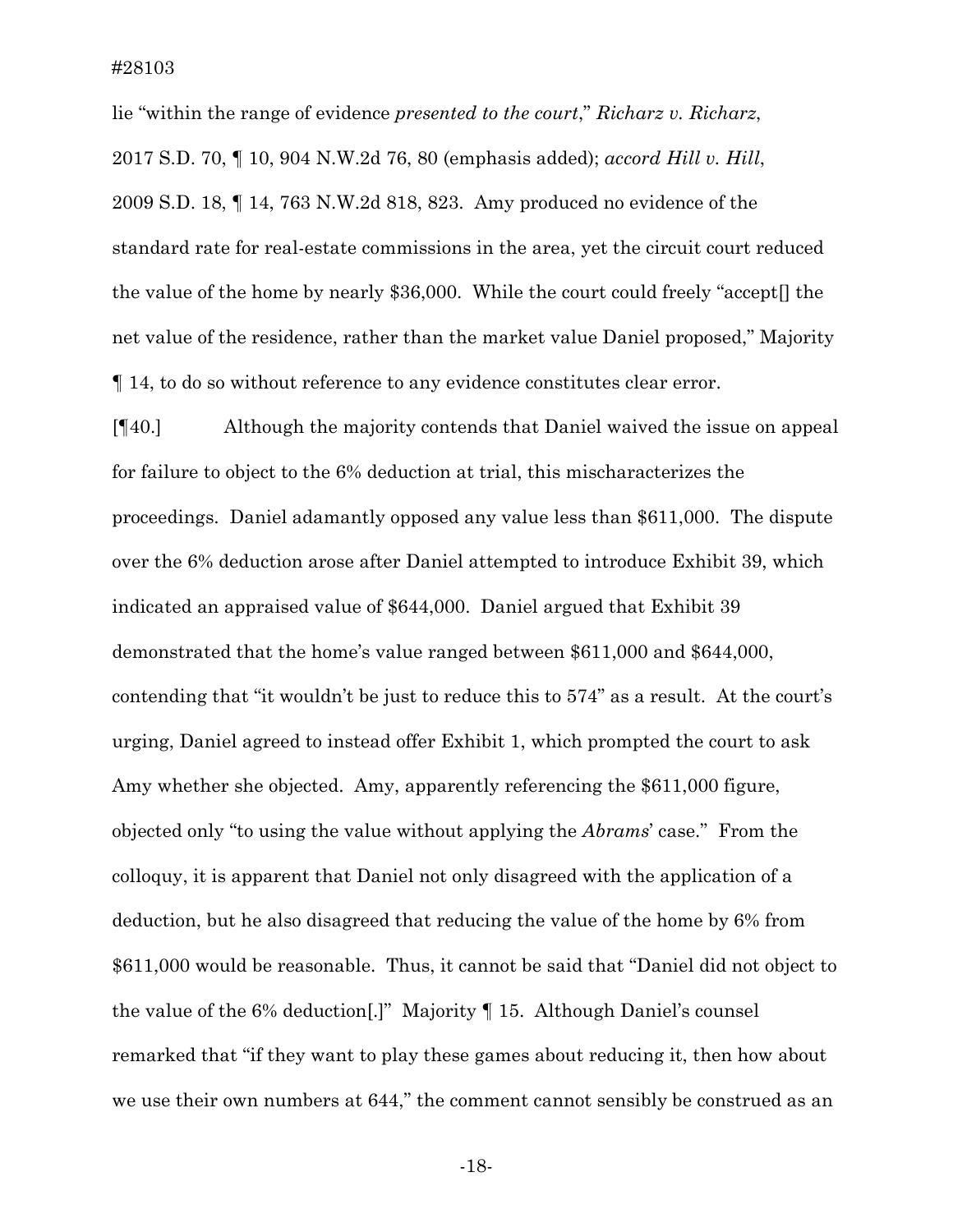$\overline{a}$ 

admission that the 6% deduction was reasonable. Even taken at face value, the statement only suggests that if the court did apply a 6% deduction, Daniel wanted the court to use the higher \$644,000 figure—one for which he did not ask.

[¶41.] Moreover, the majority does not make clear when Daniel should have objected and to what. The foregoing exchange occurred during *Daniel's* motion to introduce Exhibit 39. Amy did not move the court to apply a 6% deduction, and the court did not grant such a motion. How then could Daniel waive the issue on appeal? Further, even if Daniel did not object to the *application of Abrams*—which Amy ultimately requested with respect to Exhibit 1—our decision in *Abrams*  conformed with the requirement that a valuation *must* be supported by evidence *presented to the court*. *See* 516 N.W.2d at 350. Here, Amy offered none. The majority's suggestion that a 6% deduction is per se reasonable and thus does not need to be supported by the evidence, Majority ¶ 15 n.3, contradicts this well-established rule, and the cases cited by the majority do not support the majority's position.[5](#page-19-0)

<span id="page-19-0"></span><sup>5.</sup> The South Dakota cases cited by the majority involved real-estate listing agreements specifying a 6% sales commission. *Weiss v. Van Norman*, 1997 S.D. 40, 2, 562 N.W.2d 113, 114; *Am. Prop. Servs., Inc. v. Barringer*, 256 N.W.2d 887, 889 (S.D. 1977). Here, no such agreement exists. Although a 6% sales commission may be reasonable or common, the issue before us is whether a party needs to present evidence supporting a deduction. Our case law suggests that evidence must be presented. *See Richarz v. Richarz*, 2017 S.D. 70, ¶ 10, 904 N.W.2d 76, 80.

The Missouri case cited by the majority, *Ham v. Morris*, involved an oral listing agreement providing a 6% sales commission. *See* 711 S.W.2d 187, 188-89 (Mo. 1986). Because the broker failed to meet the condition precedent for receiving a sales commission, the Missouri Supreme Court affirmed the lower court's holding in favor of the seller. *Id.* at 190. Even if a 6% sales commission is "usual and customary," as the broker argued, *id.* at 188, the